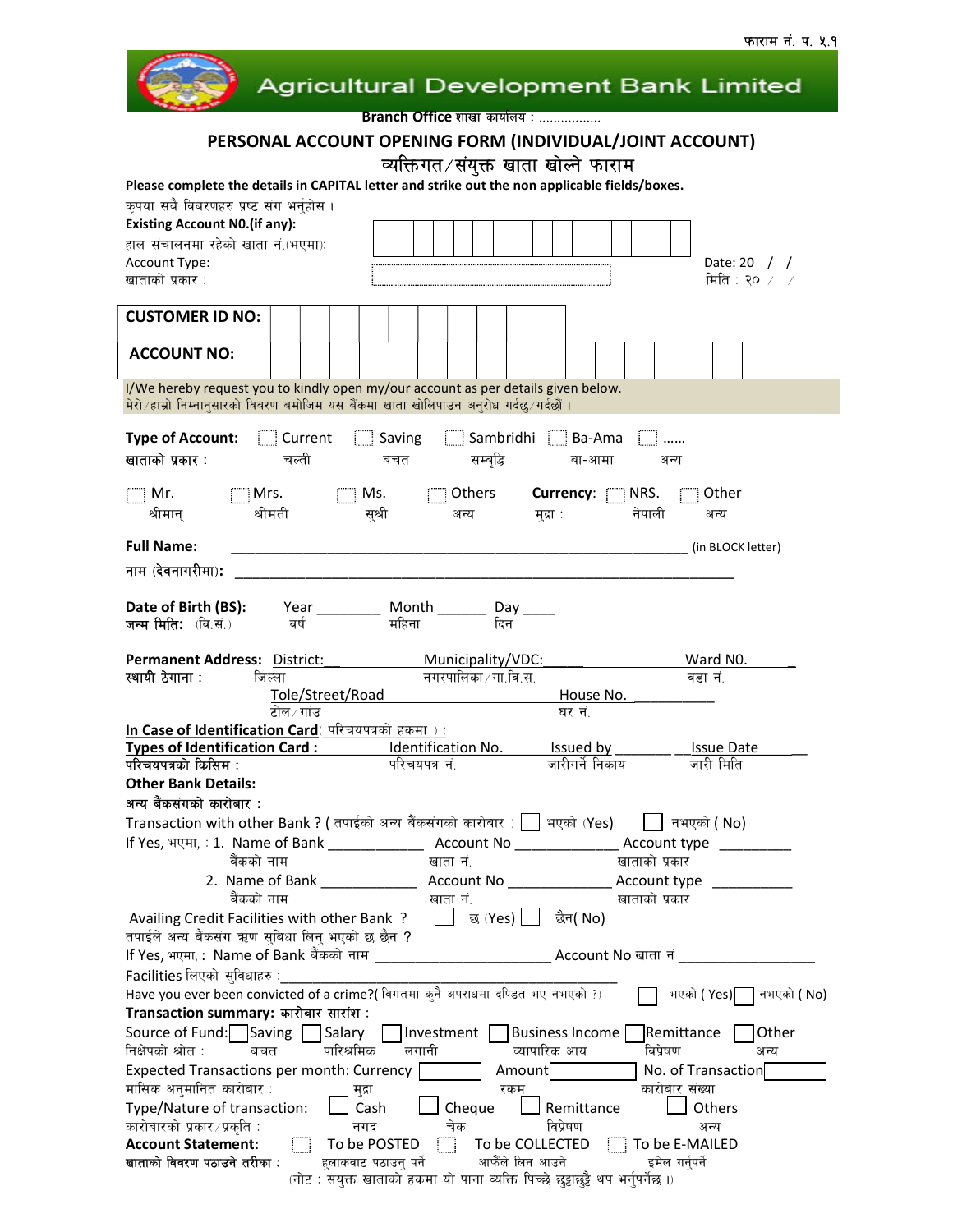## (APPLICABLE TO ALL TYPES OF ACCOUNT)

 $\bar{z}$ (सबै प्रकारको खाताहरुको लागि)

### Nominees:  $\frac{1}{2}$ क्युयाईएको व्यक्ति:

| which may be due to me from Agricultural Development Bank Limited in the event of my death.                                                                                                 |                                                      |                          |                                       |  |
|---------------------------------------------------------------------------------------------------------------------------------------------------------------------------------------------|------------------------------------------------------|--------------------------|---------------------------------------|--|
| रहेको सम्पूर्ण रकम मेरो शेष पछि प्राप्त गर्न निम्न व्यहोरा भएका व्यक्तिलाई इच्छाएको अनुरोध गर्दछ।                                                                                           |                                                      |                          |                                       |  |
|                                                                                                                                                                                             |                                                      |                          |                                       |  |
|                                                                                                                                                                                             |                                                      |                          |                                       |  |
| श्रीमान्/श्रीमती/सुश्री                                                                                                                                                                     |                                                      | म संगको नाता             |                                       |  |
|                                                                                                                                                                                             |                                                      |                          |                                       |  |
| जन्म मिति                                                                                                                                                                                   |                                                      | उमेर नागरिकता/राहदानी नं |                                       |  |
|                                                                                                                                                                                             |                                                      |                          |                                       |  |
| जारी गर्ने जिल्ला                                                                                                                                                                           | जारी मिति                                            |                          |                                       |  |
|                                                                                                                                                                                             |                                                      |                          |                                       |  |
|                                                                                                                                                                                             |                                                      |                          |                                       |  |
| स्थायी ठेगाना                                                                                                                                                                               |                                                      |                          |                                       |  |
|                                                                                                                                                                                             |                                                      |                          |                                       |  |
| पत्राचार गर्ने ठेगाना                                                                                                                                                                       |                                                      |                          |                                       |  |
| And in the event of my death during the minority of the above nominees(s). I appoint to receive all monies                                                                                  |                                                      |                          |                                       |  |
| due to me on behalf of nominee(s).                                                                                                                                                          |                                                      |                          |                                       |  |
| माथि उल्लेखित मैले इच्छाएको व्यक्ति नावालकै छँदा मेरो मृत्यु भएमा म निम्न व्यक्तिलाई उल्लेखित इच्छाएको व्यक्तिको तर्फबाट मेरो<br>खातामा रहेको रकम कानून बमोजिम प्राप्त गर्न नियुक्त गर्दछ । |                                                      |                          |                                       |  |
|                                                                                                                                                                                             |                                                      |                          |                                       |  |
|                                                                                                                                                                                             |                                                      |                          |                                       |  |
| श्रीमान्/श्रीमती/सुश्री                                                                                                                                                                     |                                                      | म संगको नाता             |                                       |  |
| को छोरा∕श्रीमती∕छोरी                                                                                                                                                                        |                                                      |                          |                                       |  |
|                                                                                                                                                                                             |                                                      |                          |                                       |  |
| जन्म मिति                                                                                                                                                                                   | उमेर                                                 |                          | नागरिकता/राहदानी नं.                  |  |
|                                                                                                                                                                                             |                                                      |                          |                                       |  |
| Place of Issue <b>Date of Issue</b> Date of Issue <b>Date of Issue</b>                                                                                                                      |                                                      |                          |                                       |  |
| जारी गर्ने जिल्ला                                                                                                                                                                           | जारी मिति                                            |                          |                                       |  |
| Permanent Address: __________<br>स्थायी ठेगाना                                                                                                                                              |                                                      |                          |                                       |  |
|                                                                                                                                                                                             |                                                      |                          |                                       |  |
| Contact Address:<br>पत्राचार गर्ने ठेगाना                                                                                                                                                   |                                                      |                          | Tel. No.:<br>फोन नं                   |  |
|                                                                                                                                                                                             |                                                      |                          |                                       |  |
| WITNESS: (साक्षी) :                                                                                                                                                                         |                                                      |                          |                                       |  |
|                                                                                                                                                                                             |                                                      |                          |                                       |  |
| Name (नाम):                                                                                                                                                                                 | <u> 1980 - Jan Barnett, fransk politik (d. 1980)</u> |                          |                                       |  |
|                                                                                                                                                                                             |                                                      |                          |                                       |  |
| Address (ठेगाना): ___________________________________                                                                                                                                       |                                                      |                          |                                       |  |
|                                                                                                                                                                                             |                                                      |                          |                                       |  |
| Signature of Applicant(s):                                                                                                                                                                  |                                                      |                          |                                       |  |
| निवेदकको दस्तखत:                                                                                                                                                                            |                                                      |                          |                                       |  |
|                                                                                                                                                                                             |                                                      |                          |                                       |  |
| $A/C$ No.:                                                                                                                                                                                  |                                                      |                          |                                       |  |
| खाता नं.                                                                                                                                                                                    |                                                      |                          |                                       |  |
|                                                                                                                                                                                             |                                                      |                          |                                       |  |
| Date:<br>मिति:                                                                                                                                                                              |                                                      |                          | Signature Verified by bank staff      |  |
|                                                                                                                                                                                             |                                                      |                          | बैंकको कर्मचारीवाट हस्ताक्षर प्रमाणित |  |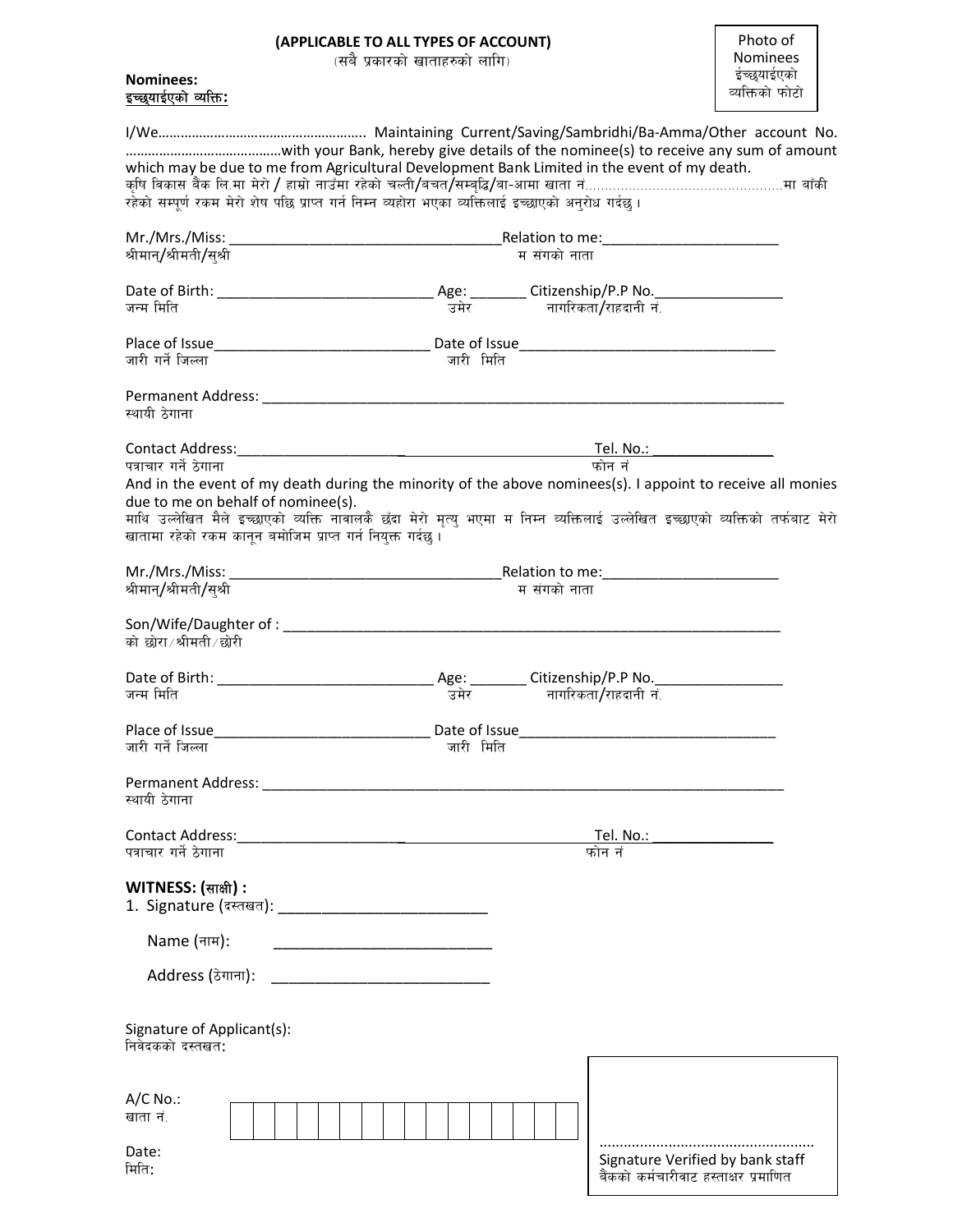## Operating Instruction(s)/Specimen Signature(s)/Thumb Sign(s) and Photograph(s): खाता सञ्चालन निर्देशन/दस्तखत नमुना/ल्याप्चे/फोटोः

I/We have read the above GENERAL CONDITIONS GOVERNING ACCOUNT and hereby agree to be abiding by and be bound by them. My/Our specimen signature(s) is/are as given below and will be operated by मैल/हामीले माथिका खाता सञ्चालन सम्बन्धी सामान्य नियमहरु अध्ययन गरे र उक्त नियमहरु मान्न पूर्ण रुपमा मञ्जुर गर्दछ/गर्दछौं । मेरो/हाम्रो नम्ना दस्तखत/हरु तल दिइएको/का छ/छन् खाता सञ्चालन निम्नअनुसारको दस्तखतबाट हुनेछ।

|   | Name/ नाम                                                                                                                                  | Specimen Signature/ दस्तखत नमुना | Photo/ फोटो  |
|---|--------------------------------------------------------------------------------------------------------------------------------------------|----------------------------------|--------------|
| Α |                                                                                                                                            |                                  |              |
| B |                                                                                                                                            |                                  |              |
| C |                                                                                                                                            |                                  |              |
| D |                                                                                                                                            |                                  |              |
|   | Signing Authority: Single   Anyone of us   Any Two of us    <br>खाता सञ्चालन अख्तियारी : एकल हामी मध्ये कुनै एक हामी मध्ये कुन दुई संयुक्त |                                  | joint $\Box$ |
|   |                                                                                                                                            |                                  |              |
|   | अन्य ∕विशेष निर्देशन                                                                                                                       | खाता नं.                         |              |

Thumb Sign/ ल्याप्चे:

| $\sim$   |                |          |       |            |          |          |         |
|----------|----------------|----------|-------|------------|----------|----------|---------|
| R/ दाँया | <u>'</u> बाँया | R/ दाँया | वाँया | $R/$ दाँया | _/ वाँया | R/ दाँया | ं वाँया |
|          |                |          |       |            |          |          |         |
|          |                |          |       |            |          |          |         |
|          |                |          |       |            |          |          |         |
|          |                |          |       |            |          |          |         |
|          |                |          |       |            |          |          |         |
|          |                |          |       |            |          |          |         |

Nominees इच्छयाईएको व्यक्ति: Relation to me: म संगको नाता : Citizenship/P.P. No.: नागरिकता $\sqrt{3}$ ाहदानी $|\vec{\tau}_\text{c}|\leq 1$ Issued Date: जारी मिति :

A/C  $No.:$ खाता नं. Types of A/C : खाताको प्रकार : Date: मिति: Contact No.: सम्पर्क $\vec{H}$ : Email ID :

 ..................................... प्रमाणित गर्नेको दस्तखत मिति :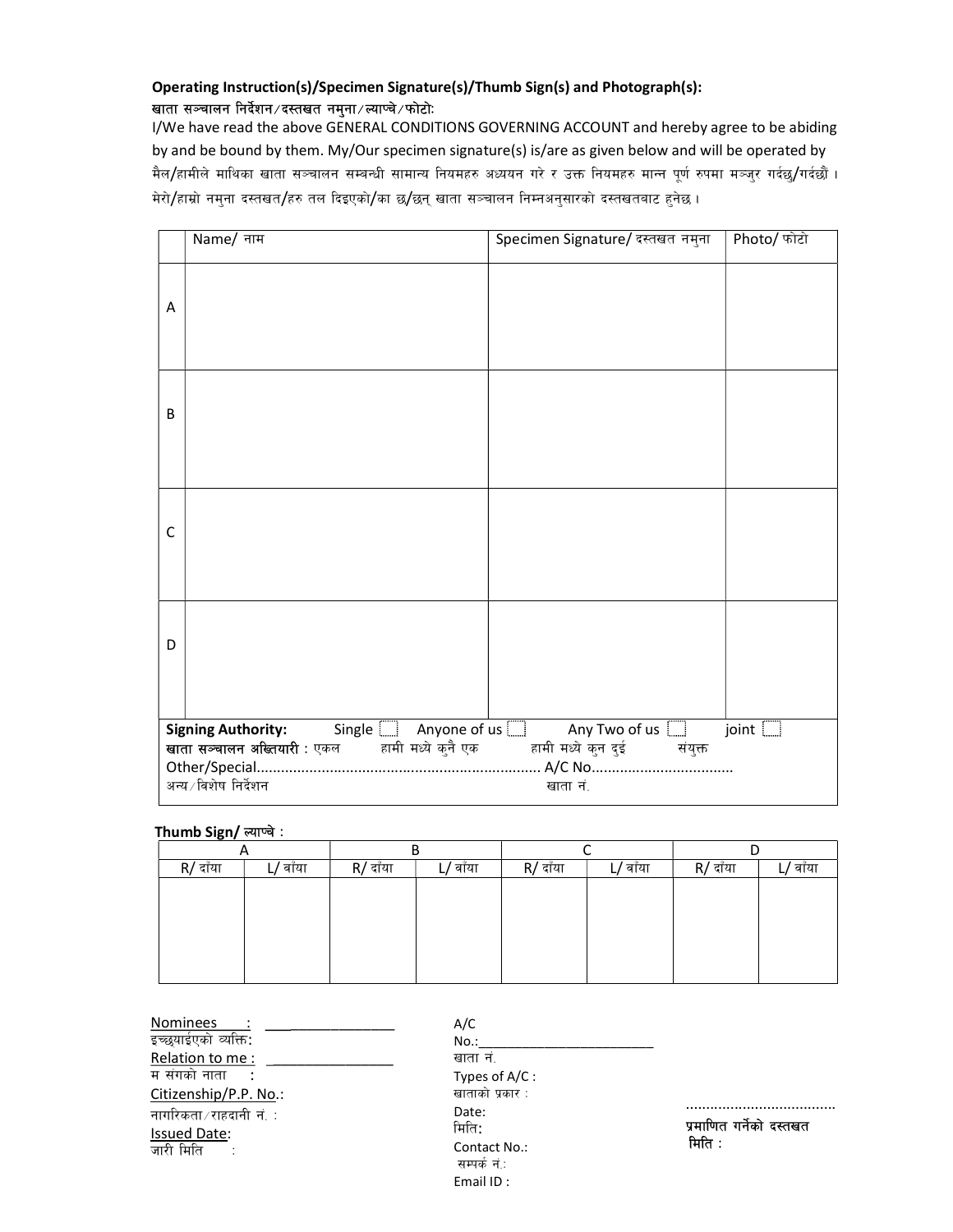#### Introduced By : खाता परिचय गराउने :

|                                                       |                                      | that I/We know the application(s) and he/she/they is/are fit and proper person(s) to open an account with                                                                                                                                                                                                                                                                                                                                                                 |                                                                                                                                                                                                                                |                                               |                                            |  |
|-------------------------------------------------------|--------------------------------------|---------------------------------------------------------------------------------------------------------------------------------------------------------------------------------------------------------------------------------------------------------------------------------------------------------------------------------------------------------------------------------------------------------------------------------------------------------------------------|--------------------------------------------------------------------------------------------------------------------------------------------------------------------------------------------------------------------------------|-----------------------------------------------|--------------------------------------------|--|
| you.                                                  |                                      | निवेदक/हरु लाई म/हामी राम्ररी चिन्दछु/छौँ । उ/उनीहरु त्यस बैंकमा खाता खोल्नका लागी उपयुक्त व्यक्ति/हरु हुन्                                                                                                                                                                                                                                                                                                                                                               |                                                                                                                                                                                                                                |                                               |                                            |  |
|                                                       |                                      |                                                                                                                                                                                                                                                                                                                                                                                                                                                                           |                                                                                                                                                                                                                                |                                               |                                            |  |
| श्री ⁄ श्रीमती ⁄ स्×ी ⁄ अन्य                          |                                      |                                                                                                                                                                                                                                                                                                                                                                                                                                                                           |                                                                                                                                                                                                                                |                                               |                                            |  |
|                                                       |                                      | Account NO.: ___________________________________Account Type ____________________                                                                                                                                                                                                                                                                                                                                                                                         |                                                                                                                                                                                                                                |                                               |                                            |  |
| खाता नं∴                                              |                                      | खाताको किसिम                                                                                                                                                                                                                                                                                                                                                                                                                                                              |                                                                                                                                                                                                                                |                                               |                                            |  |
|                                                       |                                      | Signature of introducer________________Date _______________________Signature verified By ___________                                                                                                                                                                                                                                                                                                                                                                      |                                                                                                                                                                                                                                |                                               |                                            |  |
| परिचय गराउनेको दस्तखत                                 |                                      | मिति                                                                                                                                                                                                                                                                                                                                                                                                                                                                      |                                                                                                                                                                                                                                |                                               | हस्ताक्षर प्रमाणीत गर्ने कर्मचारीको दस्तखत |  |
|                                                       |                                      |                                                                                                                                                                                                                                                                                                                                                                                                                                                                           |                                                                                                                                                                                                                                | Signature of Applicant(s)<br>निवेदकको दस्तखत: |                                            |  |
|                                                       |                                      |                                                                                                                                                                                                                                                                                                                                                                                                                                                                           |                                                                                                                                                                                                                                | खाता नं.                                      |                                            |  |
|                                                       |                                      |                                                                                                                                                                                                                                                                                                                                                                                                                                                                           |                                                                                                                                                                                                                                | Date:<br>मिति:                                |                                            |  |
| ======================                                |                                      |                                                                                                                                                                                                                                                                                                                                                                                                                                                                           |                                                                                                                                                                                                                                |                                               |                                            |  |
| <b>FOR BANK USE ONLY</b><br>बैंक प्रयोजनको लागि मात्र |                                      |                                                                                                                                                                                                                                                                                                                                                                                                                                                                           |                                                                                                                                                                                                                                |                                               |                                            |  |
|                                                       |                                      | बैंकको सम्पत्ति शुद्धीकरण तथा आतंकवादी कियाकलापमा वित्तिय लगानी निवारण सम्बन्धी ग्राहक पहिचान तथा मुल्यांकन कार्यविधि २०७१<br>को दफा १२ र दफा २४.२ बमोजिम अधिकार प्राप्त अधिकारीले खाता रुज्, रुज् प्रमाणित र स्वीकृत गर्नुपर्नेछ ।<br>Account No. <b>Example 20</b> Second 19 Second 20 Second 20 Second 20 Second 20 Second 20 Second 20 Second 20 Second 20 Second 20 Second 20 Second 20 Second 20 Second 20 Second 20 Second 20 Second 20 Second 20 Second 20 Second |                                                                                                                                                                                                                                |                                               |                                            |  |
|                                                       |                                      |                                                                                                                                                                                                                                                                                                                                                                                                                                                                           |                                                                                                                                                                                                                                |                                               |                                            |  |
|                                                       |                                      | Introducer's Signature, Name and A/C No. (Verified): Yes $\Box$ No $\Box$ if No, reason                                                                                                                                                                                                                                                                                                                                                                                   |                                                                                                                                                                                                                                |                                               |                                            |  |
|                                                       |                                      |                                                                                                                                                                                                                                                                                                                                                                                                                                                                           |                                                                                                                                                                                                                                |                                               |                                            |  |
|                                                       |                                      |                                                                                                                                                                                                                                                                                                                                                                                                                                                                           |                                                                                                                                                                                                                                |                                               |                                            |  |
|                                                       | 3. REMITTANCE<br>4.FOREX<br>5. SWIFT | FACILITY(S) DETAILS : 1. CREDIT FACILITY/ BANK GUARANTEE/TRADE FINANCE<br>2. E-BANKING (ATM/DEBIT CARD/VISA CARD)                                                                                                                                                                                                                                                                                                                                                         |                                                                                                                                                                                                                                |                                               |                                            |  |
|                                                       |                                      |                                                                                                                                                                                                                                                                                                                                                                                                                                                                           |                                                                                                                                                                                                                                |                                               |                                            |  |
| <b>CUSTOMER RISK CATAGORY (ASSUMED)</b>               |                                      |                                                                                                                                                                                                                                                                                                                                                                                                                                                                           |                                                                                                                                                                                                                                |                                               |                                            |  |
|                                                       |                                      | Prepared by: ____________ Checked by: _____________ Approved by: ____________ Opened by: _________                                                                                                                                                                                                                                                                                                                                                                        |                                                                                                                                                                                                                                |                                               |                                            |  |
| Code No.                                              |                                      | Code No.                                                                                                                                                                                                                                                                                                                                                                                                                                                                  | Code No.                                                                                                                                                                                                                       |                                               | Code No.                                   |  |
| Job Title:                                            |                                      | Job Title:                                                                                                                                                                                                                                                                                                                                                                                                                                                                | Job Title:                                                                                                                                                                                                                     |                                               | Job Title:                                 |  |
| Date:                                                 | Date:                                |                                                                                                                                                                                                                                                                                                                                                                                                                                                                           | Date: the contract of the contract of the contract of the contract of the contract of the contract of the contract of the contract of the contract of the contract of the contract of the contract of the contract of the cont |                                               | Date:                                      |  |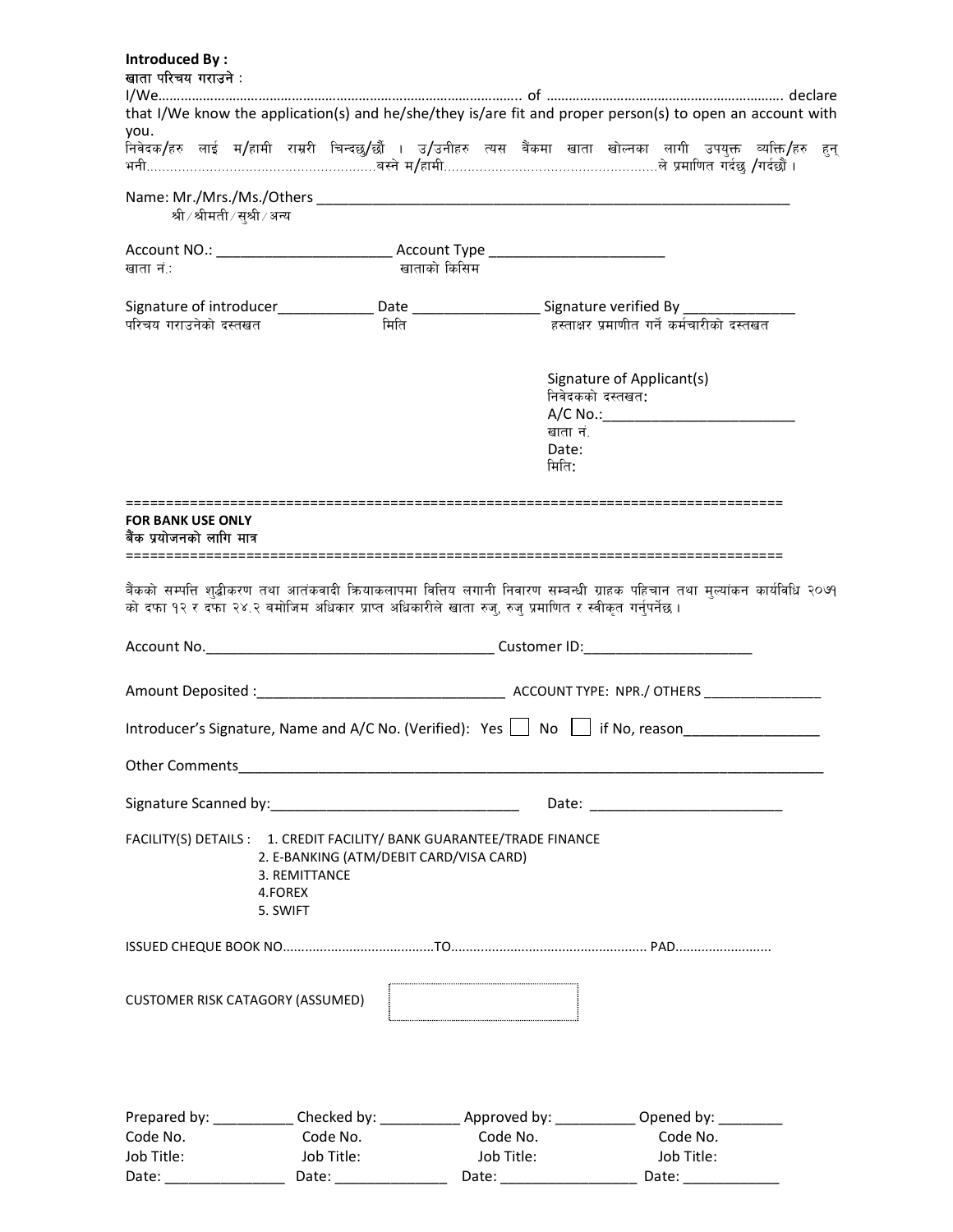- THE EXISTING LAWS OF NEPAL, CUSTOMS, PROCEDURES, COMMON APPLIED PRACTICES IN BANKING INDUSTRIES OF THE COUNTRY WILL APPLY AND GOVERN THE CONDUCT OF ACCOUNTS OPPENED WITH THE BANK. यस बैंकमा खोलिएको खाताको सञ्चालन नेपाल को प्रचलित ऐन तथा बैंकिङ्ग क्षेत्रमा प्रचलित परम्परा र प्रचलन अनुसार हनेछ।
- APPLICABLE COMMISSIONS AND/OR SERVICE CHARGE WILL BE LEVIED AS PER EXISTING LAWS . बैंकले खाता सञ्चालन गर्न दिए बापत प्रचलित कानुन अनुसारको कमिशन र/वा सेवा शुल्क लगाउन सक्नेछ ।
- THE FUNDS IN AN ACCOUNT WOULD BE CONSIDERED BY THE BANK TO BE SECURITY FOR ALL THE OBLIGATIONS PRESENT OR FUTURE OF THE ACCOUNT HOLDER TO THE BANK AND IN THE EVENT OF THE DISHONOUR OF SUCH OBLIGATIONS OF THE ACCOUNT HOLDER TO THE BANK WITHOUT NOTICE TO THE ACCOUNT HOLDER. खातामा रहेको सम्पूर्ण रकम खातावालाको बैंक उपर रहेको हरेक प्रकारको दायित्वको (वर्तमान वा भविष्यमा सिर्जना हुने) सुरक्षण सरह मानिने छ र खातावालाको उक्त रकमहरु बैंकले खातावालाहरुलाई कुनै सुचना नदिई त्यस्तो दायित्व वापत कट्टी गरी मिलान गर्न सक्नेछ ।
- THE BANK MAY PRESCRIBE MINIMUM BALANCE REQUIREMENTS FOR OPENING AND/OR MAINTAINING ACCOUNTS. खाता खोल्ने र ⁄अथवा कायम राख्ने प्रयोजनका लागि बैंकले न्युनतम मौज्दात रकम तोक्न सक्दछ ।
- SATEMENT OF ACCOUNT WILL BE PROVIDED ON DEMAND ACCORDING TO BANK RULE. खाताको विवरण माग गरेमा बैंक नियम बमोजिम उपलब्ध गराइने छ।
- IF THERE IS NO TRANSACTION IN THE ACCOUNT FOR A PERIOD OF 6 MONTHS OR MORE, THE ACCOUNT BECOMES INOPERATIVE, THE ACCOUNT HOLDER HAS TO BE SELF PRESENT TO MAKE THE ACCOUNT OPERATIVE. महिना वा सो भन्दा बढी अवधिसम्म खातामा कृनै कारोबार नभएमा उक्त खाता निष्कुय हुनेछ । त्यसपछि सो खाता संचालन गर्न खातावाला स्वयं उपस्थित हनपर्नेछ ।
- I/WE AGREE TO PAY INCOME TAX ON INTEREST EARNED ON DEPOSIT, ACCORDING TO GOVERNMENT RULES. I/WE AGREE TO DEDUCT THE TAX UNDER SAID RULES AND REGULATIONS OF MY/OUR COUNTRY. नेपाल सरकारबाट तोके बमोजिम ब्याज रकममा कर कट्टा गरेमा मेरो/हाम्रो मन्जुरी छ।
- RECEIPT OF FIXED DEPOSIT WILL BE PROVIDED AT THE TIME OF OPENING OF FIXED DEPOSIT AND MUST BE RETURNED TO THE BANK AT THE TIME OF MATURITY FOR RENEWAL OR PREMATURE OF THE FIXED DEPOSIT. FD PREMATURE LIQUIDATING CHARGE SHALL BE LEVIED AS PER THE BANK RULES. मुद्दतीको निस्सा खाता खोलिदाको अवस्थामा नै प्रदान गरिनेछ र उक्त निस्सा मुद्दतीको अवधी पुगेपछि पुन : नविकरण गरेमा वा मुद्दतीलाई अवधी पुग्नुपूर्व नै रद्द गर्ने भए सो अवस्थामा फिर्ता गर्नुपर्नेछ । अवधी <sup>ं</sup> पुग्नुपूर्व नै मुद्दती रकम फिक्दा बैंक नियमानुसार दस्तुर लाग्नेछ ।
- INTEREST ON SAVING AND CALL ACCOUNTS ARE PAID ON QUARTERLYOR MONTHLY BASISAS APPLICABLE TAX ON INTEREST. INTEREST ON FIXED DEPOSIT SHALL BE PAID ON MONTHLY, QUARTERLY, HALF YEARLY OR MATURITY AS AGREED BY THE BANK WITH CUSTOMER AFTER DEDUCTING APPLICABLE TAX ON INTEREST. INTEREST PAYABLE ON ANY ACCOUNT MAY BE SUBJECT TO CHANGE AT BANK'S OWN DISCRETION OR AS SPECIFIED BY THE NRB. HOWEVER, SUCH CHANGES WILL BE PUBLISHED IN ANY NATIONAL DAILIES / BANK'S WEBSITE. NO INTEREST WILL BE PAYABLE BY THE BANK ON CURRENT ACCOUNTS IN ANY CURRENCY. बचत तथा कल खाताका लागि ब्याजको भुक्तानी ब्याज आर्जनमा लाग्ने कानुन बमोजिम कर कट्टी गरी अवस्था अनुसार त्रैमासिक

अथवा मासिक रुपमा वा बैंकको नियमानुसार गरिनेछ । मुहतीको ब्याज भुक्तानी भने कानुन बमोजिम लाग्ने कर कट्टी गरि सम्भौतामा उल्लेख भए अनुसार मासिक, त्रैमासिक, अर्धवार्षिक अथवा म्याद पुगेपछि गरिनेछ । कुनैपनि खाताका लागि प्रदान गरिने ब्याजदरमा बैंक स्वयंले वा राष्ट् बैंकले तोके अनुसार परिवर्तन गर्न सक्नेछ । परिवर्तन भएको ब्याजदर राष्ट्रिय स्तरको दैनिक पत्रिकामा प्रकाशित गर्नुका साथै बैंकको वेभसाईटमा समेत राखिनेछ । जनसुकै मुद्रामा खोलिएको चल्ती खाता भएपनि बैंकले सो का लागि ब्याज भक्तानी गर्नेछैन।

 AN ACCOUNT WILL BE CLOSED AT THE WRITTEN PRIOR REQUEST OF THE CUSTOMER. THE BANK MAY HOWEVER, EITHER, AT ITS OWN INSTANCE OR AT THE INSTANCE OF ANY COURT OR ADMINISTRATIVE ORDER, OR NRB OR OTHERWISE, CLOSE OR FREEZE OR SUSPEND DEALINGS ON ANY OF THE ACCOUNTS WITHOUT PRIOR NOTICE TO THE CUSTOMER. ACCOUNT CLOSING CHARGES WILL BE LEVIED AS PER THE BANK RULE FOR DIFFERENT TYPES OF ACCOUNTS. CHEQUE BOOKS AND THE CARDS ARE THE BANK'S PROPERTIES WHICH REQUIRE TO BE REYURNED AT THE TIME OF ACCOUNT CLOSURE OR ON BANK'S DEMAND.

ग्राहकको लिखित अन्रोधमा खाता बन्द गरिनेछ । ग्राहकको पूर्वसूचना बिना नै बैंकले आफै वा क्नै अदालत वा नेपाल राष्ट् बैंक अथवा प्रशासनिक निकायको आदेश बमोजिम कुनै खाता रोक्का राख्न वा कारोवार निलम्बन गर्न सक्नेछ । खाता बन्द गर्दा शुल्क लाग्ने भएमा बैंकको प्रचलित नियम बमोजिम खाताका प्रकार अनुसार फरक फरक हुनेछ । बैंकद्वारा प्रदत्त चेकबुक, ए.टि.एम. कार्ड तथा खातासंग सम्बद्ध अन्य सामाग्री सबै बैंकको सम्पत्ति मानिनेछ र खाता बन्द गरिँदा अथवा शर्तबन्देज पुरा नभएको अवस्थामा सो बैंकलाई फिर्ता गर्नपर्नेछ ।